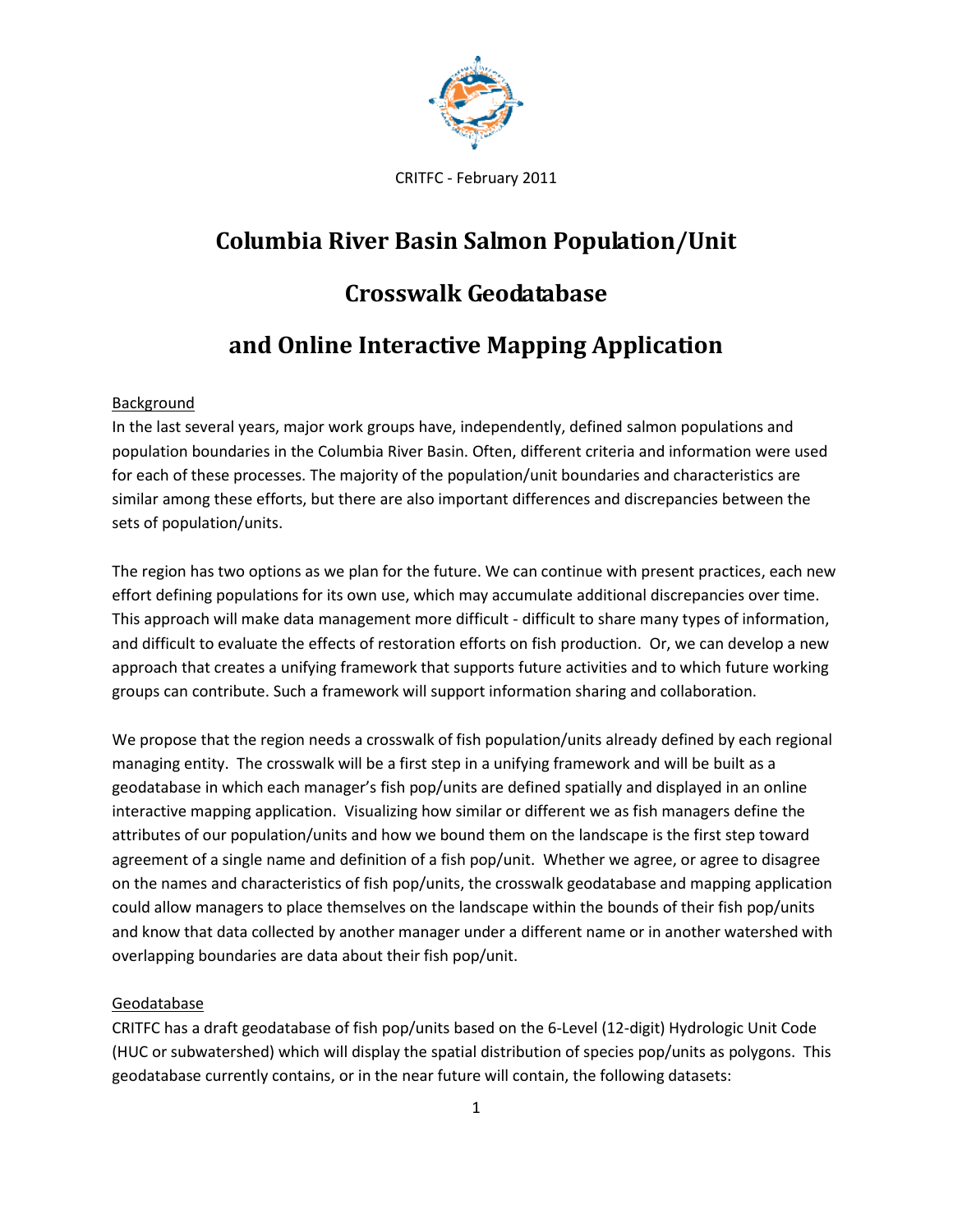

CRITFC - February 2011

- 1. Columbia River Technical Recovery Teams (TRTs) fish unit boundaries. Two TRTs operate in the Columbia Basin, for the Lower Columbia and Interior Columbia, and they have defined salmon populations differently in their areas of responsibility. They also define nested levels of fish pop/units, for example, the Interior Columbia TRT (ITRT) spatial datasets contain ESU, Major Population Groups, and Major and Minor Spawning Aggregates. This data is outdated; the TRTs data is not based on the new seamless national Watershed Boundary Dataset (WBD). CRITFC had already converted most of its spatial data based on HUCs to the new WBD and several other entities in the basin, including StreamNet have or are converting to the WBD. Some 6-Level HUC boundaries have changed from the past regional datasets, thus TRT boundaries and CRITFC boundaries currently do not match in some local areas. We will be coordinating with NOAA staff in the winter of 2011/12 to collect the new spatial data of their TRT population boundaries based on the WBD for the Fish Pop/Units Crosswalk project.
- 2. Population/unit boundaries based on the Subbasin Plans and a subsequent regional review coordinated by CBFWA were the foundation of a geodatabase CRITFC original built for its own purposes. Attributes about the populations, such as spawning timing, genetic fitness, and harvest management are included. This data is currently in an update phase – additional species and population from subbasin plans are being added. This list of populations may not be a complete list of all species and pop/units as defined by other management entities. A species or population could not be mapped if the subbasin plans did not define the population's distribution. Also – not all population/units were reviewed by CBFWA members.
- 3. Hatchery populations defined as integrated or segregated by the Hatchery Scientific Review Group (HSRG) during the Columbia Basin Hatchery Reform Process have been added to the draft geodatabase. At the time that CRITFC built data for HSRG, and due to a time constraint, we only included fish pop/unit boundaries of the spawning areas. Missing from most of this dataset is the rearing and migration distribution areas that are usually included in datasets from other managing entities. This data will need to be completed.
- 4. Recently we were made aware that the Washington Department of Fish and Wildlife had a spatial dataset of Washington State fish pop/units called Salmonid Stock Inventory (SaSI) and there was interest in including their populations in the latest basin data/information collection effort – Coordinated Assessment. CRITFC received a spatial data set of SaSI and was able to make some comparisons of the three pop/units data sets listed above and the SaSI data set - the SaSI dataset added pop/units to a growing list of defined population/units. Currently SaSI data are not in the database; CRITFC will need to convert SaSI linear distribution data to 6 Level HUC polygon distributions. The physical task of conversion is simple; any difficulty will be in determining which polygons should be included when linear distribution is only a fraction of the subwatershed. CRITFC will be coordinating with WDFW to make the conversion.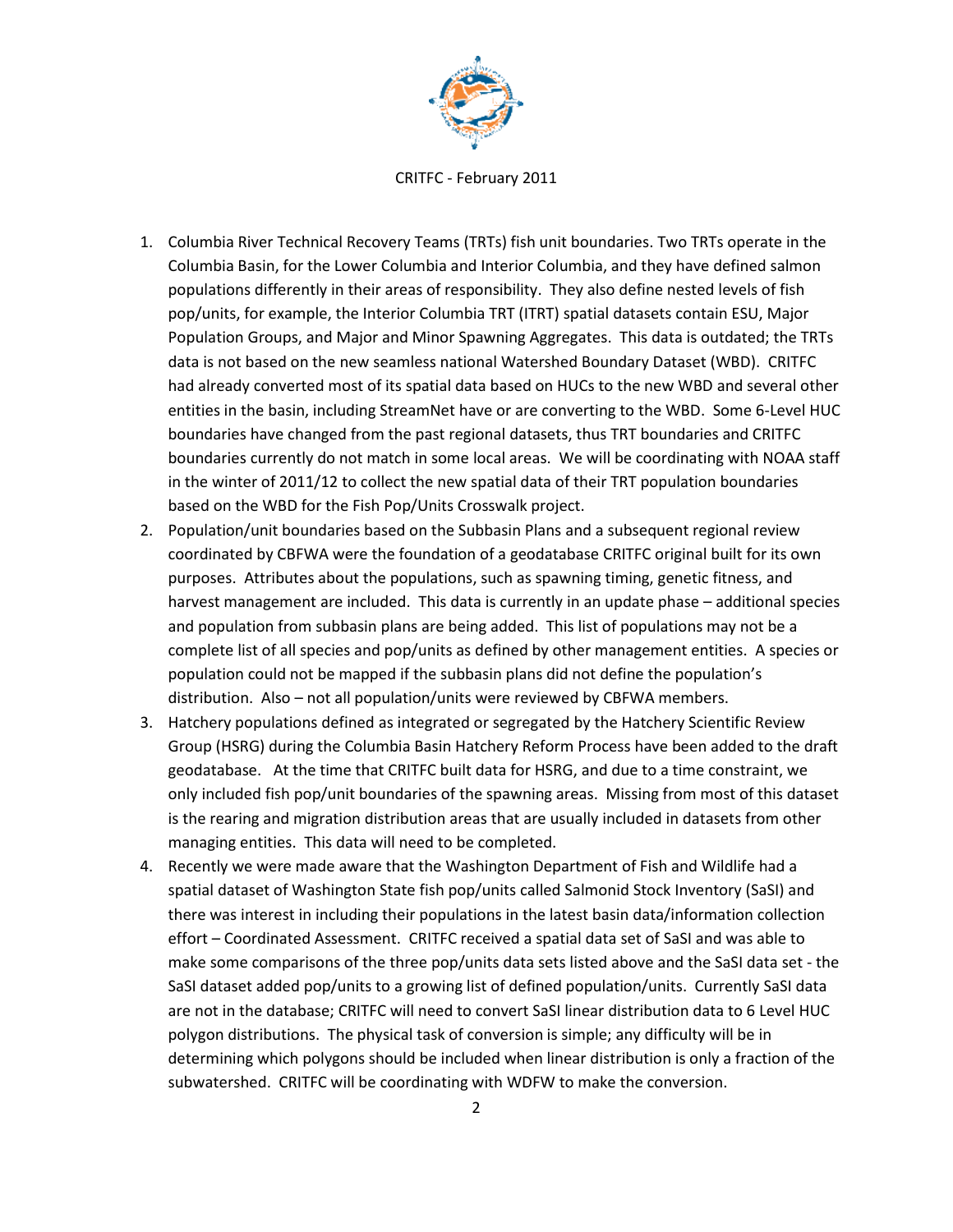

- 5. CRITFC expects that there are other datasets of fish pop/units that should be included in the crosswalk for the Columbia Basin (Oregon, Idaho, tribes?). If true, these datasets will need to be collected and converted to the geodatabase tables.
- 6. Any statistics on the fish pop/units (VSP parameters, etc.) that managing entities wish to share on their defined fish pop/units could also be included in this crosswalk. Currently only the CBFWA/subbasin planning pop/units include detailed information, although statistics on the hatchery populations from the HSRG are available and could be added easily.

### Interactive Mapper

The interactive mapping tool could take on many forms. The simplest tool would display boundaries (HUCs) of a fish pop/unit when a name is selected or produce a report of all pop/units when a subwatershed HUC is selected that are within the boundaries of pop/units. A more complicated tool would have the capability to collect data corrections to pop/units attributes or distribution area, collect data to create new pop/units not included in the dataset, and could be used to identify raw data capture locations. The following components of the tools would need to be completed:

### **Simple Tool**

• Base Map. Create a base mapping website module that uses Google or Bing maps as reference material with a WBD HUC layer as the main spatial data. The Google or Bing maps, at minimum, should have three views/base data; satellite/aerial base, USGS topo base, and a road layer base. These three views, which can be toggled on and off, will help the user identify the correct HUC. CRITFC is currently upgrading its website and our interactive mapping capabilities. With funding or other agency staff support, CRITFC could have a working template base map module within a couple of months.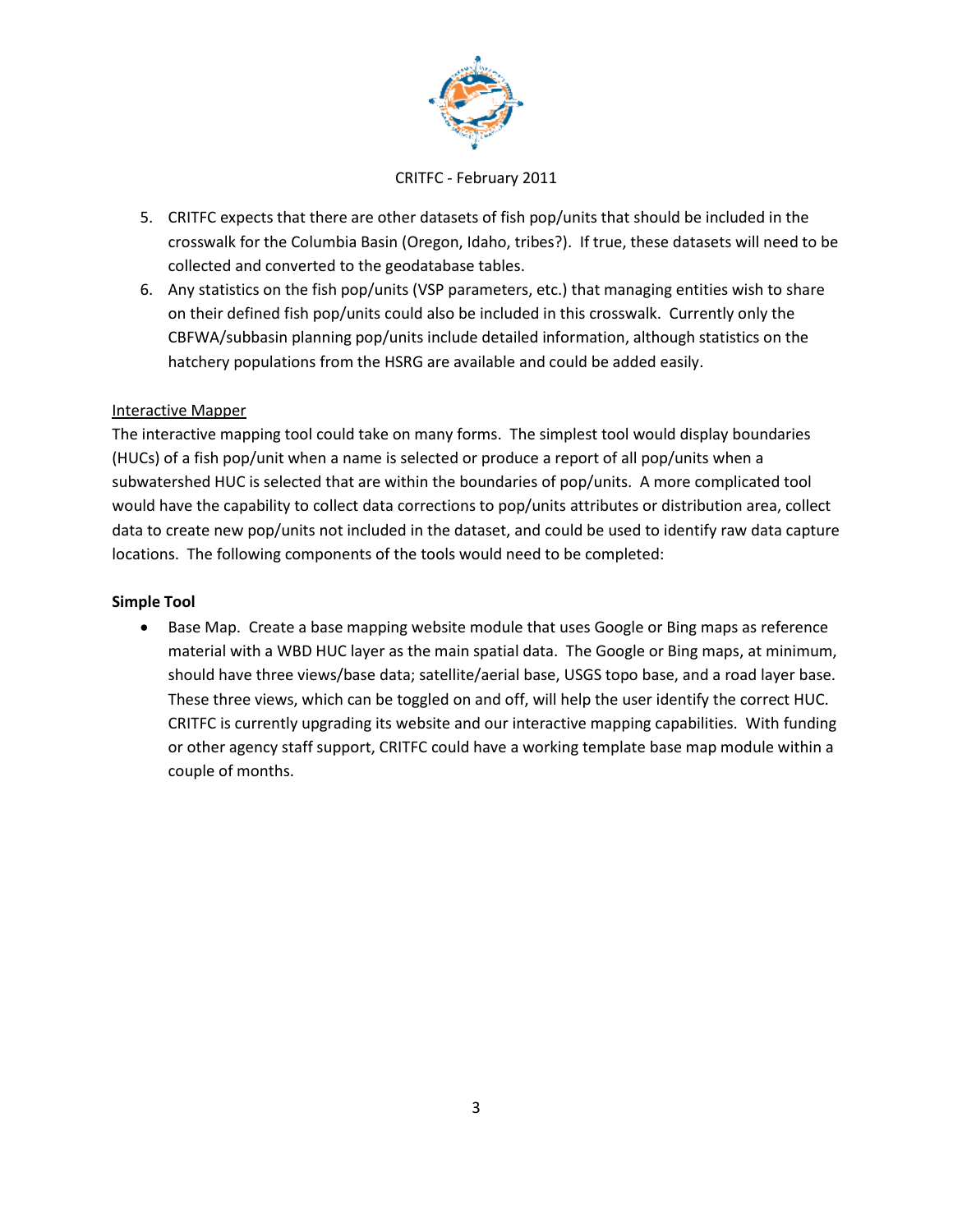



Example of a Hood River Fall Chinook HUC spatial layer overlaid on a satellite/aerial base.

 Create GIS files and web reports from geodatabase. Write (VBA) script to read fish pop/unit extents from database and create population boundaries and web reports that detail all fish pop/units present for each subwatershed (HUC6). This simple tool will allow a user to map a pop/unit and also to click on a single HUC6 on the map and receive a report of all fish pop/units with distribution in that HUC. Reports will be easily updated with the script when changes are made to the database information.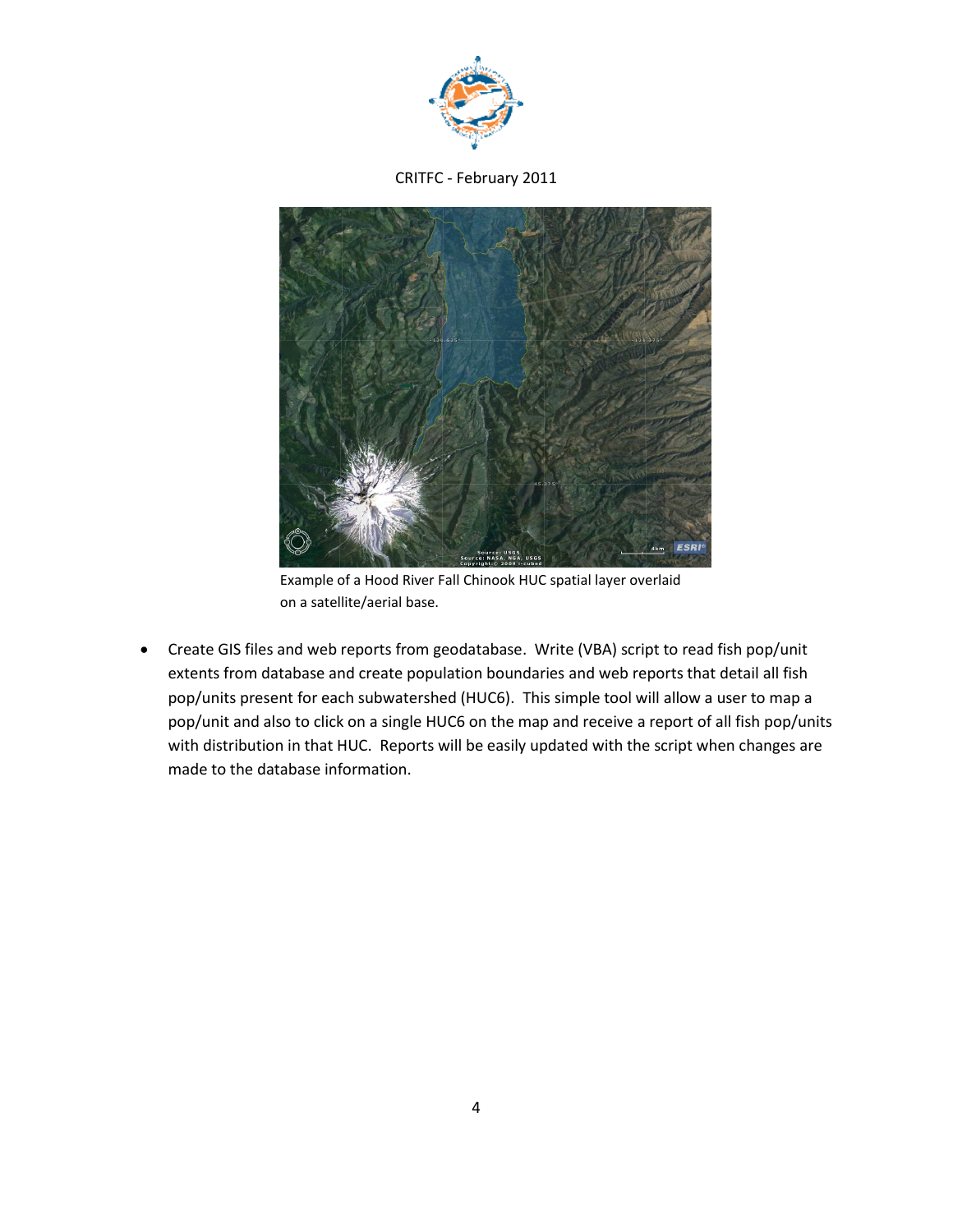



Example of query selection return of pop/unit Hood River Fall Chinook distribution - HUCs overlaid on a topo base. Selected attributes for a query producing the map above: *Species*-Chinook, *Run*-Fall, *Subbasin*-Hood, *selected* Hood River Fall Chinook.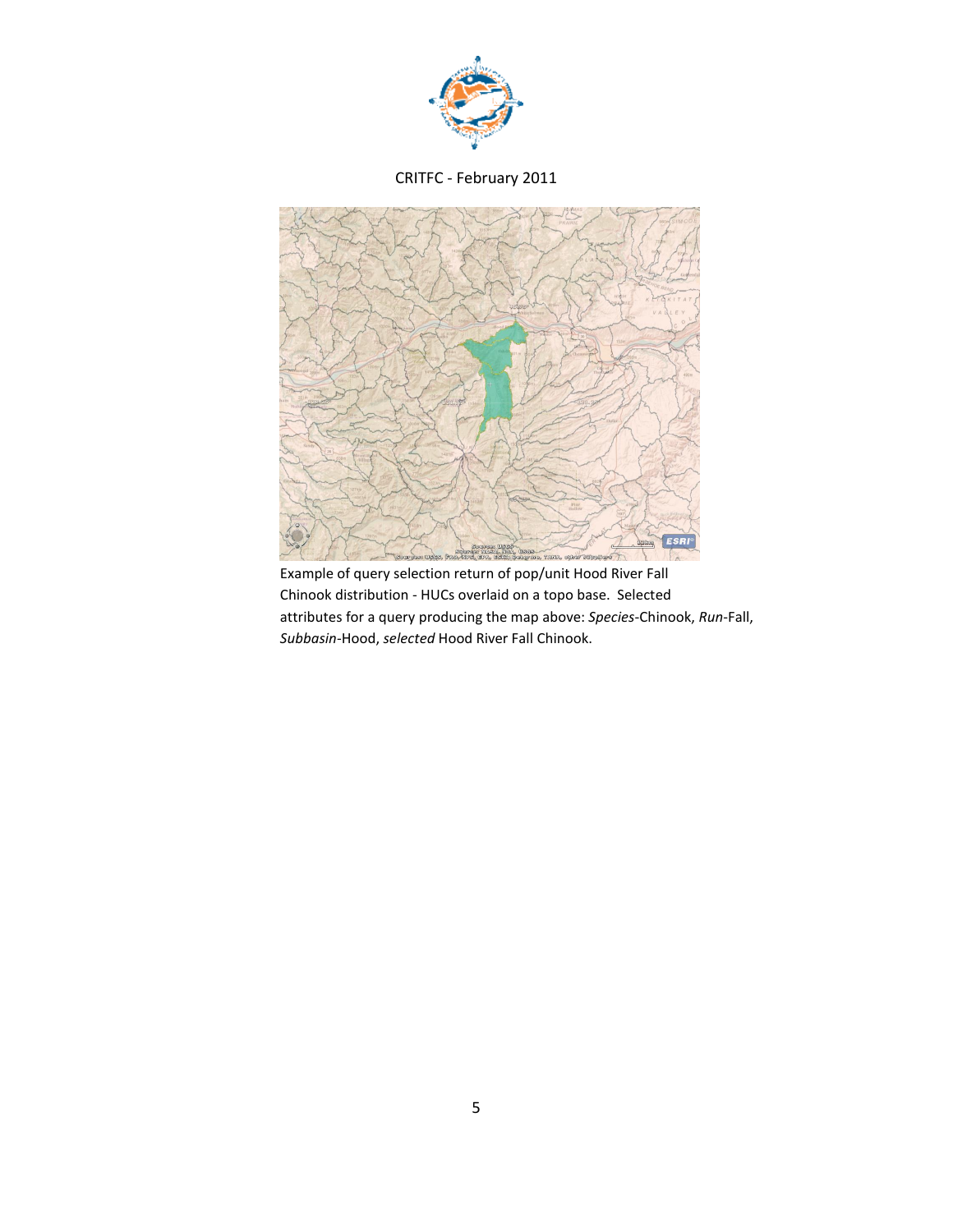



Example of a report of all fish pop/units with distribution in a HUC6. Query returned after the HUC is selected with a mapping tool.

#### **More Complicated Tools**

 Tool for Editing. Create web-based interactive forms for data review. Create data/information collection and versioning tables in geodatabase to collect changes suggested by reviewers for editing of fish pop/units attributes and spatial distribution. A review tool would allow the user to select a pop/unit for attribute changes or select a HUC for spatial changes. Upon selection of a pop/unit or HUC a report form would be available in which the current attributes of the pop/unit can be viewed along with boxes for text to suggest changes. For the spatial distribution a form would appear for the reviewer that would allow them to indicate whether a HUC should or should not be included in the spatial distribution of a pop/unit. All information from yes/no toggles or text boxes would be saved in the geodatabase or other database for later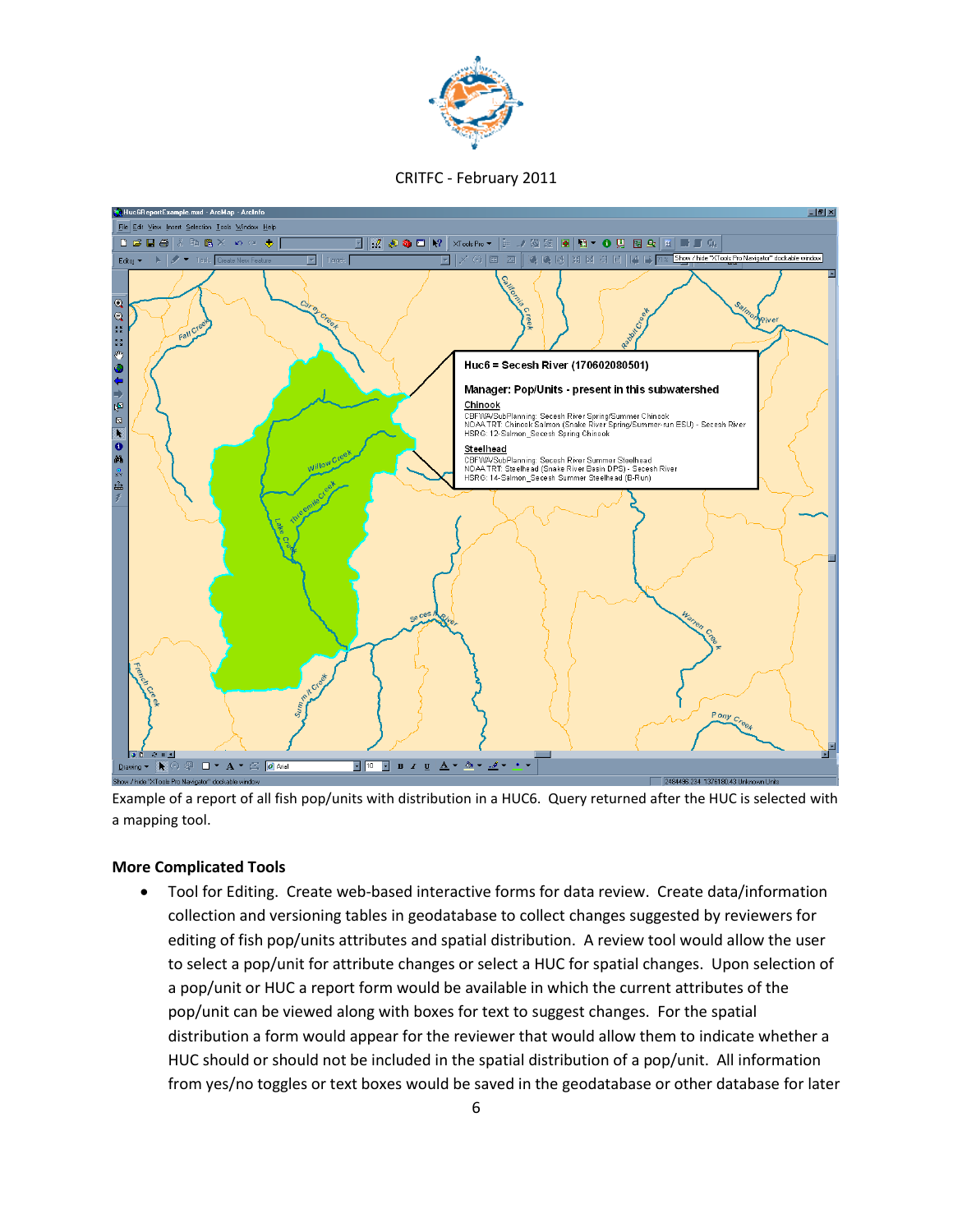

editing of the pop/unit, once all reviews were complete. In edit mode, reviewers would be able to see the suggested edits of other reviewers.

 Tool for Information Collection. Create web-based interactive forms for data collection. This tool could take on many uses for collection of data on fish pop/unit parameters and/or display summary data. The current effort in the basin, the Coordinated Assessment Questionnaire, to collect information on pop/unit indicators has demonstrated the need to start to tie tabular data with the spatial location where data are collected, allowing managers to visualize data collection gaps for pop/units, ESUs, etc. One timely use of such a tool would be the location of raw data collection. In the same way that the Editing Tool functions, fish managers would select the HUC that contains the weir were adults are counted, or select the HUCs where spawning surveys are conduct, for example, and a form would be provided to enter information on what type of data are collected, what are the methods, what species is the target (steelhead, Chinook, etc.), etc. The information could then be linked to the pop/unit that occupies the HUC and areas of data collection could be mapped to display gaps.

#### Workload

Currently we have over 400 described Columbia River populations of salmon in a crosswalked list of names (crosswalk - compared spatially) from many managers, many of these names refer to the same fish. The region has recognized a need for such a set of data and tools. The Columbia River Inter-Tribal Fish Commission will work through PNAMP for coordination of working groups to organize ideas about the data sets and tools (described above) to be incorporated into the crosswalk geodatabase and interactive mapper. CRITFC will coordinate with the TRTs and WDFW on conversions of their data into the seamless national Watershed Boundary Dataset for incorporation into the Crosswalk database and tools. StreamNet has offered to help where they can on the interactive mapper and CRITFC will work with StreamNet to explore ideas of how to link this new tool with their data. Once the initial tool and data are ready for users, we will need a review of each fish pop/units defined by the fish managers. We estimate that the actual work time to finish the geodatabase and create an online interactive mapper and tools would require about nine staff months, which includes the time to facilitate a regional review, and to update the geodatabase according to the reviews (See table below for details). However, CRITFC is aware that each step of this project and several data set conversions will take coordinated efforts in workshops and meetings and that this will take time. We expect the effort will be distributed over approximately one year.